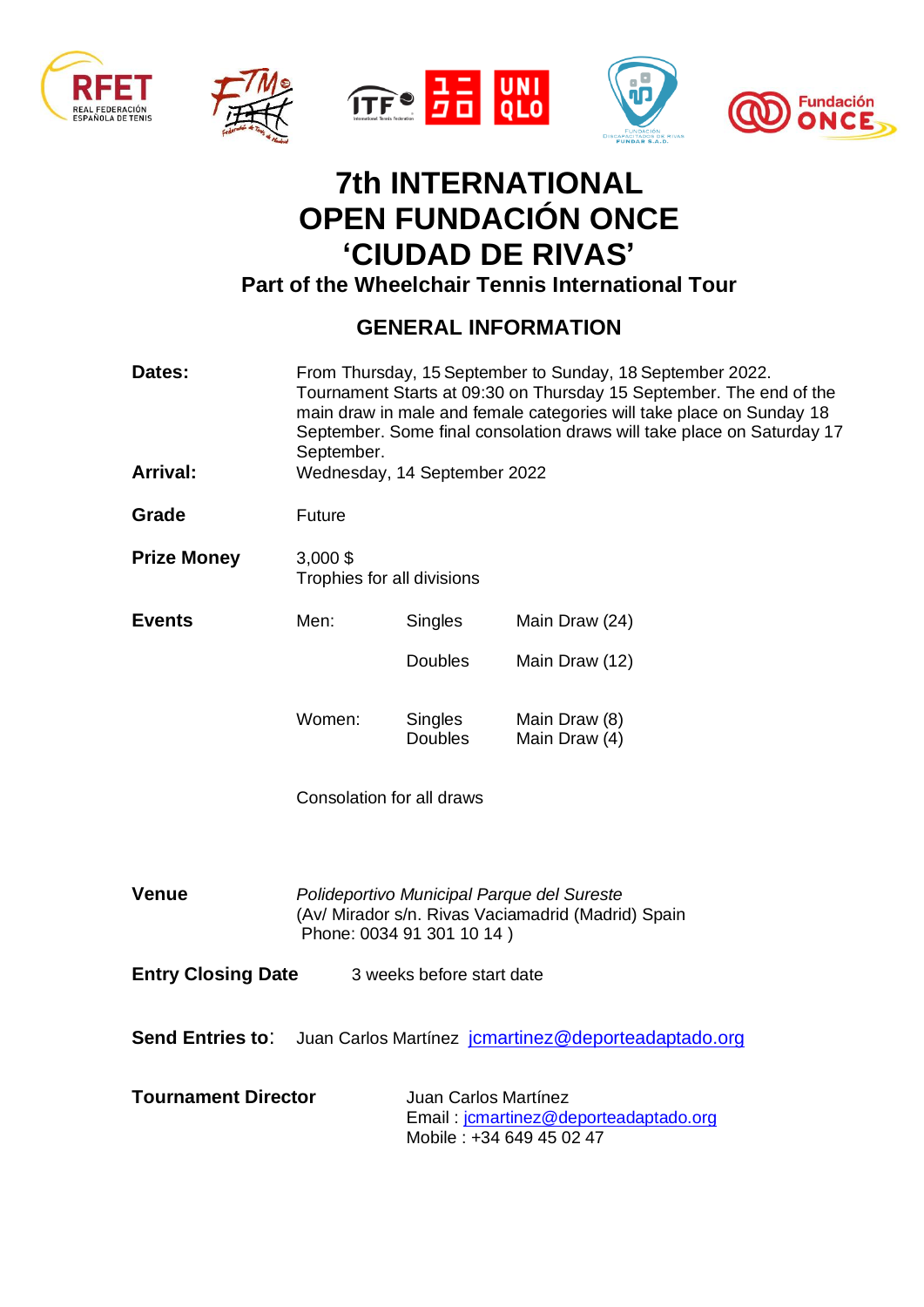







| <b>Tournament Secretary</b> | Fundación Fundar<br>Avenida Armando Rodríguez Vallina, s/n<br>Phone: 0034 649 45 02 47                                                                                                                                                                                                                           |  |  |
|-----------------------------|------------------------------------------------------------------------------------------------------------------------------------------------------------------------------------------------------------------------------------------------------------------------------------------------------------------|--|--|
| <b>Referee</b>              |                                                                                                                                                                                                                                                                                                                  |  |  |
| <b>Sign-In Deadlines</b>    | Singles by 15:00 on Wednesday 14 September<br>Telephone sign-in will be accepted at 649450247<br>Doubles by 12:00 on Thursday 15 September on site                                                                                                                                                               |  |  |
| <b>Court Surface</b>        | Hard outdoors (5 green set courts)                                                                                                                                                                                                                                                                               |  |  |
| <b>Balls</b>                | To be confirmed                                                                                                                                                                                                                                                                                                  |  |  |
|                             | <b>ADDITIONAL INFORMATION</b>                                                                                                                                                                                                                                                                                    |  |  |
| <b>Transportation</b>       | From and to Madrid Airport<br>From and to the Train Station in Madrid<br>Transfers Hotel-Tennis Centre-Hotel (from Thursday 16<br>September till Sunday 19 September), according scheduled<br>matches.<br>Travel details to be provided to Juan Carlos Martínez:<br>jcmartinez@deporteadaptado.org               |  |  |
| <b>Accommodation</b>        | Hotel AB Rivas ***<br>Av/ Francisco de Quevedo, 2 Rivas Vaciamadrid (Madrid)<br>Phone: 0034 91 499 07 01<br>http://www.hotelabrivas.com/                                                                                                                                                                         |  |  |
| <b>Entry Fee</b>            | Player: 250 €<br>Every player will have double room with breakfast and dinner<br>from Wednesday night, included at the hotel. A free ticket for<br>lunch from Tuesday to Saturday will also be provided, at the<br>restaurant just next to the tennis courts. On Sunday, a farewell<br>cocktail will be offered. |  |  |
|                             | Player single room: 425 €                                                                                                                                                                                                                                                                                        |  |  |
|                             | Coach and/or accompanying person: $350 \in (all included)$<br>All included means all meals (Wednesday dinner to Sunday<br>farewell cocktail), transport, 4 hotel nights.                                                                                                                                         |  |  |
|                             | <b>Player</b> ; Only registration and 4 lunch: 80 $\epsilon$<br><b>Player</b> ; only registration: 40 $\epsilon$                                                                                                                                                                                                 |  |  |
|                             | Please ask information for early arrivals or any additional<br>information.                                                                                                                                                                                                                                      |  |  |